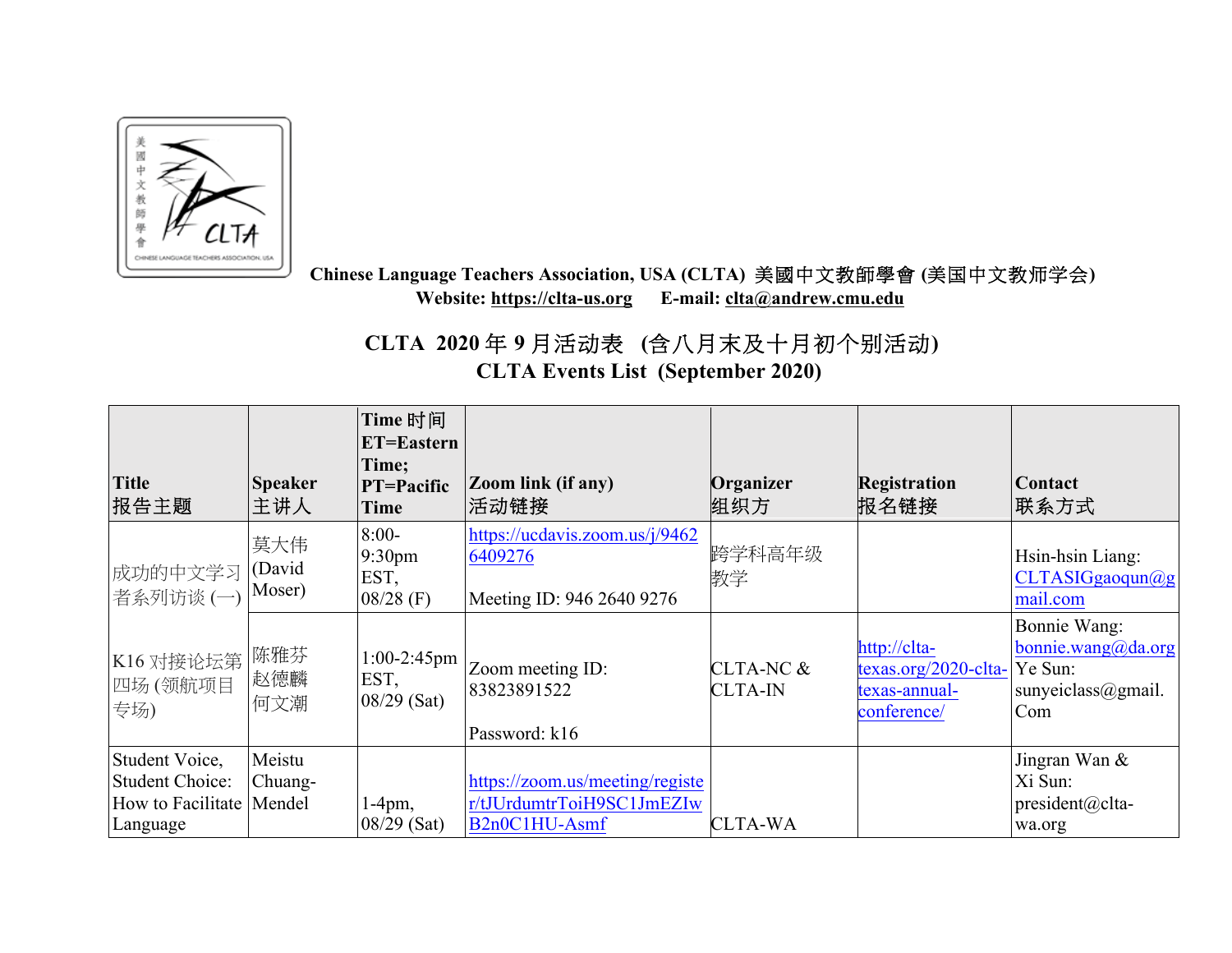| Learning<br>Informed by<br>Student<br>Feedback                                                    | & Jeremy<br>Smith                                            |                                                       |                                                                                                              |                                                                                                  |                                          |                                                         |
|---------------------------------------------------------------------------------------------------|--------------------------------------------------------------|-------------------------------------------------------|--------------------------------------------------------------------------------------------------------------|--------------------------------------------------------------------------------------------------|------------------------------------------|---------------------------------------------------------|
| Virtual and<br>In-person CFL<br>Teaching in<br>the New<br>Circumstances<br>新形势下的<br>线上与线下<br>中文教学 | 主持人:<br>梁霞<br>特邀讲者:<br>储诚志<br>笪骏<br>高瑛<br>叶为兵<br>召集人:<br>朱永平 | 8pm-9:30pm<br>$(ET)$ ,<br>$8/29$ (Sat)                | Once registered, Zoom link<br>will be sent via e-mail                                                        | <b>CLTA VIRTUAL</b><br>FORUM $(\#2)$<br>全美中文教师<br>学会网上论坛<br>(第二讲)<br><b>CLTA</b><br>Headquarters | Register at CLTA<br>https://clta-us.org. | Sue-mei Wu 吴素美<br>(CLTA HQ):<br>clta@andrew.cmu.<br>edu |
| 北卡中文教师学 曾妙芬<br>会 2020年会                                                                           |                                                              | 10:00am-<br>$4:00 \text{pm}$ ,<br>EST,<br>09/05 (Sat) | 报名以后在会议当天收到<br>链接                                                                                            | CLTA-NC 北卡<br>中文教师学会                                                                             | http://bit.ly/cltanc20<br>20             | Bonnie Wang:<br>bonnie.wang@da.org                      |
| 2020 PiB 普北班 朱洁云<br>网上教学分享<br>与反思                                                                 | 周质平<br>Henry Zhao<br>王静<br>贾小科                               | 8:00pm-<br>10:00 pm,<br>EST,<br>09/05 (Sat)           | <b>TBA</b>                                                                                                   | Princeton in<br>Beijing                                                                          |                                          | Jing Wang:<br>jingwang@princeton<br>.edu                |
| 影像作品在中文<br>语言教学中的运<br>用与实践<br>教案设计: 流动<br>的垃圾                                                     | 崔淑琴                                                          | $09/11$ (F)                                           | Join Zoom Meeting:<br>https://virginia.zoom.us/j/9980<br>FLd3hrSWxrajBuUThiQT09<br>Meeting ID: 998 0003 1402 | 教学                                                                                               |                                          | Hsin-hsin Liang:<br>CLTASIGgaoqun@<br>gmail.com         |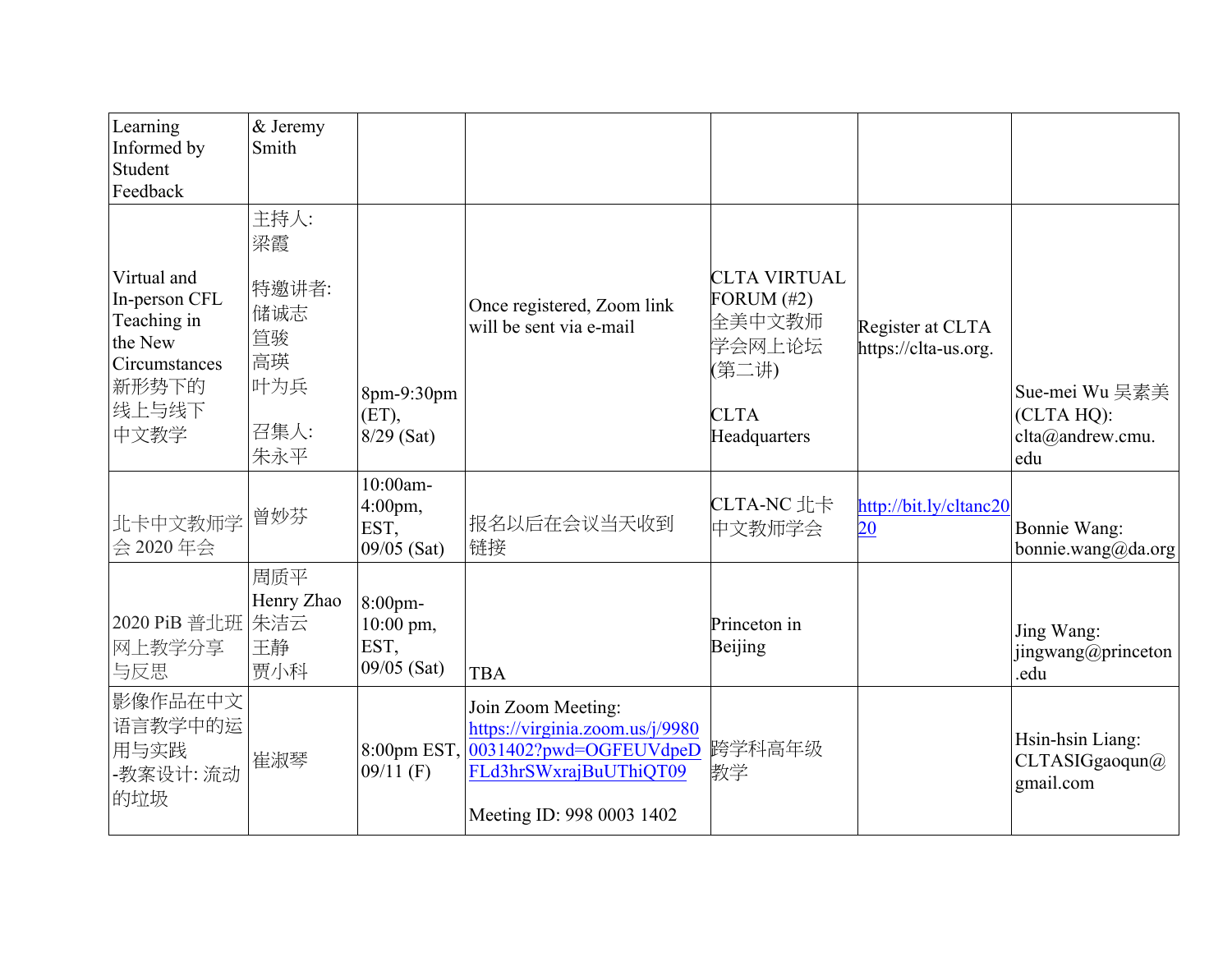| -分析王久良<br>纪录短片<br>《塑料王国》                                                                                                                                               |           |                                            | Passcode: 125748                          |                                                |                     |                                                 |
|------------------------------------------------------------------------------------------------------------------------------------------------------------------------|-----------|--------------------------------------------|-------------------------------------------|------------------------------------------------|---------------------|-------------------------------------------------|
| 电影在阅读教学<br>中的应用                                                                                                                                                        | Grace Wu  | 9:00-10pm<br>EST, 09/12<br>(Sat)           | Zoom 链接讲座前一天会<br>发到报名者的电邮信箱               | 中文電影教學<br>小組                                   | http://rb.gy/8sob2f | Yea-fen Chen:<br>clfedex.clta@gmail.<br>com     |
| 学校语言: 应对<br>双语沉浸式项目<br>中学术语言的挑<br>战 The language<br>of Schooling:<br>Meeting the<br>Challenges of<br>Academic<br>Language in<br>Dual Language<br>Immersion<br>Programs | Chan Lu   | 8:00-9pm<br>EST, 9/12<br>(Sat)             | 报名以后收到链接                                  | CLTA-GNY 大纽<br>约地区中文教师<br>学会                   |                     | Yong Ho:<br>clta.gny@gmail.com                  |
| 半自主学习理论<br>在中文教学中的 王小戎<br>应用和案例                                                                                                                                        |           | $8:30-9:30$ pm<br>EST,<br>$09/18$ (F)      | https://virginia.zoom.us/j/5333<br>530126 | <b>CLTA-VA</b>                                 |                     | Ran Zhao:<br>rz4e@virginia.edu                  |
| Toward<br>modeling-based<br>linguistic<br>research                                                                                                                     | 徐毅        | $10:15-$<br>11:15am<br>EST,<br>$09/18$ (F) | Zoom webinar: TBA                         | <b>NACCL-32 &amp;</b><br>CLTA 二语语音<br>教学研究 SIG |                     | Chunsheng Yang:<br>chunsheng.yang@uc<br>onn.edu |
| The stroke<br>number effect<br>in visual word                                                                                                                          | Nan Jiang | 11:20am-<br>12:20pm<br>EST,                | Zoom webinar: TBA                         | <b>NACCL-32 &amp;</b><br>CLTA 二语语音             |                     | Chunsheng Yang:<br>chunsheng.yang@uc<br>onn.edu |